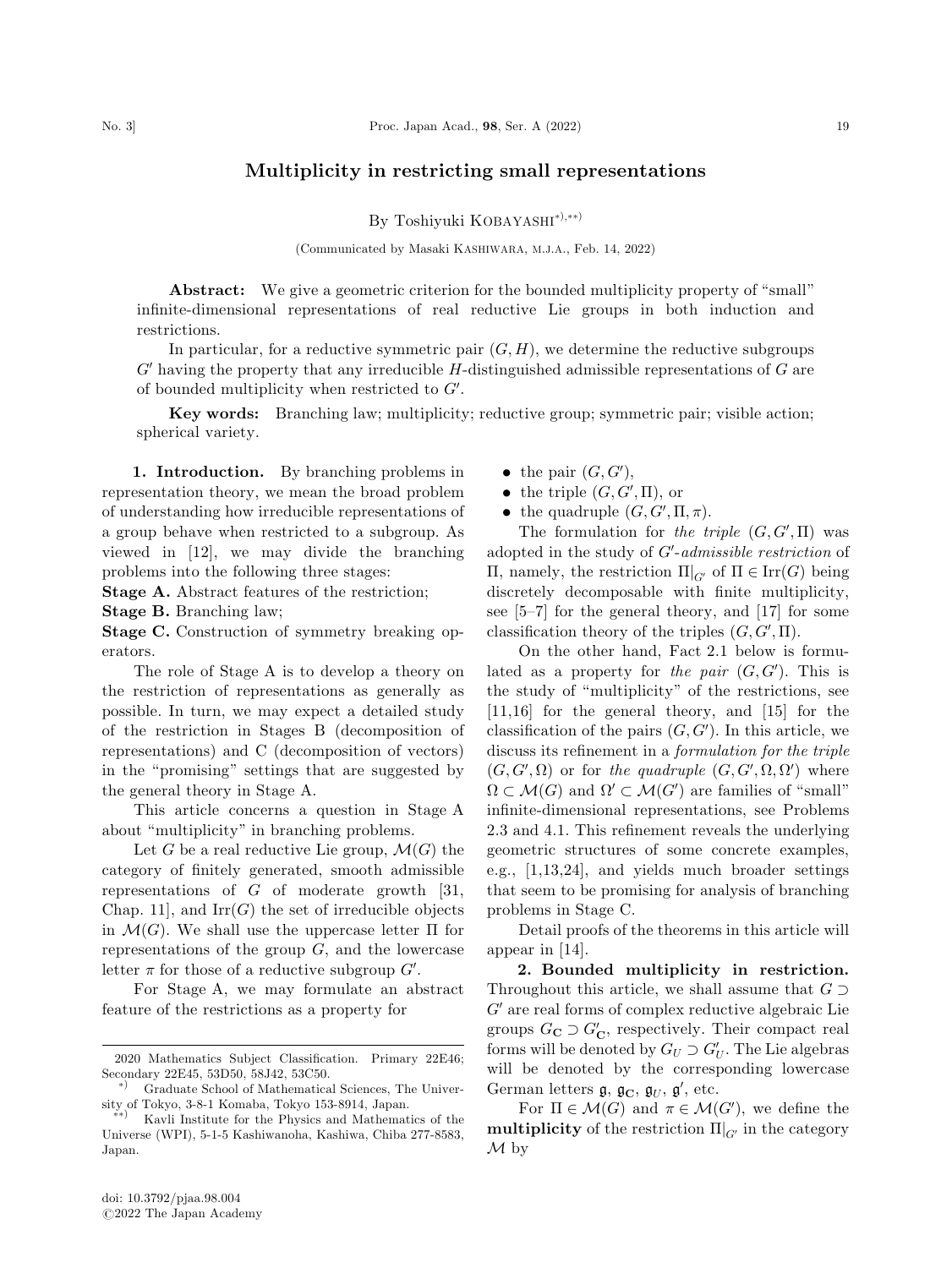$$
[\Pi|_{G'}: \pi] := \dim_{\mathbf{C}} \operatorname{Hom}_{G'}(\Pi|_{G'}, \pi) \in \mathbf{N} \cup \{\infty\},\
$$

where  $\text{Hom}_{G'}($ ,  $)$  denotes the space of continuous  $G'$ -homomorphisms between the Fréchet representations.

In [16, Thms. C and D] we proved the following geometric criteria:

**Fact 2.1.** Let  $G \supset G'$  be a pair of algebraic real reductive Lie groups.

(1) **Bounded multiplicity** for a pair  $(G, G')$ :

(2.1) 
$$
\sup_{\Pi \in \text{Irr}(G)} \sup_{\pi \in \text{Irr}(G')} [\Pi|_{G'} : \pi] < \infty
$$

if and only if  $(G_{\mathbf{C}} \times G_{\mathbf{C}}')/\text{diag } G_{\mathbf{C}}'$  is spherical. (2) Finite multiplicity for a pair  $(G, G')$ :

$$
(2.2) \quad \left[\Pi\right]_{G'} : \pi] < \infty, \quad \forall \Pi \in \text{Irr}(G), \forall \pi \in \text{Irr}(G')
$$

if and only if  $(G \times G')$ /diag G' is real spherical.

Here we recall that a complex  $G_{\mathbb{C}}$ -manifold X is called *spherical* if a Borel subgroup of  $G_{\rm C}$  has an open orbit in  $X$ , and that a  $G$ -manifold  $Y$  is called real spherical if a minimal parabolic subgroup of G has an open orbit in  $Y$ .

A remarkable feature of Fact 2.1 (1) is that the bounded multiplicity property (2.1) is determined only by the complexifications of  $G$  and  $G'$ , hence the classification of such pairs  $(G, G')$  is reduced to a classical result [20]: the pair  $(\mathfrak{g}_{\mathbf{C}}, \mathfrak{g}_{\mathbf{C}}')$  is the direct sum of the following ones up to abelian ideals:

(2.3) 
$$
(\mathfrak{sl}_n, \mathfrak{gl}_{n-1}), (\mathfrak{so}_n, \mathfrak{so}_{n-1}), \text{ or } (\mathfrak{so}_8, \mathfrak{spin}_7).
$$

On the other hand, the finite multiplicity property (2.2) depends on real forms. It is fulfilled for any Riemannian symmetric pair by Harish-Chandra's admissibility theorem, whereas it is not the case for some reductive symmetric pairs such as  $(G, G') = (SL(p+q, R), SO(p, q))$ . A complete classification of the symmetric pairs  $(G, G')$  satisfying the finite multiplicity property (2.2) was accomplished in [15].

**Example 2.2.** Let  $p_1 + p_2 = p$ ,  $q_1 + q_2 = q$ , and  $(G, G') = (O(p, q), O(p_1, q_1) \times O(p_2, q_2)).$  Suppose  $p+q \geq 5$ . The criteria in Fact 2.1 give the equivalences:

$$
(2.1) \iff p_1 + q_1 = 1 \text{ or } p_2 + q_2 = 1.
$$
  

$$
(2.2) \iff p_1 + q_1 = 1, \ p_2 + q_2 = 1, \ p = 1, \text{ or } q = 1.
$$

This means that for general  $p_1$ ,  $q_1$ ,  $p_2$ ,  $q_2$ , there exist  $\Pi \in \text{Irr}(G)$  and  $\pi \in \text{Irr}(G')$  such that  $[\Pi]_{G'} : \pi] = \infty$ . Nevertheless, a multiplicity-free theorem holds for

the restriction  $\Pi|_{G'}$  for any  $p_1, p_2, q_1, q_2$ , and for any discrete series representation  $\Pi$  for the symmetric space  $G/H$  with  $H = O(p-1, q)$ , see [13] for a precise statement.

This example suggests us to work with the triple  $(G, G', \Pi)$  rather than the pair  $(G, G')$  for the finer study of multiplicity estimates as mentioned in Introduction.

Take  $\Pi \in \mathcal{M}(G)$ . We say the restriction  $\Pi|_{G}$ has the *finite multiplicity property* if  $[\Pi]_{G'} : \pi] < \infty$ for all  $\pi \in \text{Irr}(G')$ , and has the *bounded multiplicity property* if  $m(\Pi|_{G'}) < \infty$ , where we set

$$
(2.4) \qquad m(\Pi|_{G'}) := \sup_{\pi \in \operatorname{Irr}(G')} [\Pi|_{G'} : \pi] \in \mathbf{N} \cup \{\infty\}.
$$

In search for broader settings in which we could expect a detailed study of the restriction  $\Pi|_{G'}$  in Stages B and C, we address the following

**Problem 2.3.** Given a pair  $G \supset G'$ , find a subset  $\Omega$  of  $\mathcal{M}(G)$  such that  $\sup_{\Pi \in \Omega} m(\Pi|_{G}) < \infty$ .  $\Pi \in \Omega$ 

We bear in mind that branching problems often arise for a family of representations  $\Pi$ . For a better understanding of Problem 2.3, we first examine two opposite extremal choices of  $\Omega$ . When  $\Omega$  is a singleton, Problem 2.3 concerns the triple  $(G, G', \Pi)$ having the bounded multiplicity property. When  $\Omega$ is the whole set  $\text{Irr}(G)$ , Problem 2.3 asks the condition (2.1), and is solved by the geometric criterion for the pair  $(G, G')$ , as seen in Fact 2.1 (1). Second, we note that Problem 2.3 is nontrivial even when G is a compact Lie group where  $m(\Pi|_{G})$ is individually finite. In this article we discuss Problem 2.3 with focus on the following two cases: (1)  $\Omega = \text{Irr}(G)_H$ , the set of H-distinguished irre-

- ducible representations of  $G$  (Theorem 3.2);
- (2)  $\Omega = \Omega_P, \Omega_{P,q}$ : families of degenerate principal series representations (Theorems 4.2 and 4.3).

Remark 2.4. One may wonder why we did not use  $[\pi:\Pi|_{G'}]:=\dim_{\mathbf{C}}\text{Hom}_{G'}(\pi,\Pi|_{G'})$  instead of  $[\Pi]_{G'} : \pi]$ . The reason is that the space  $\text{Hom}_{G'}(\pi, \Pi|_{G'})$  may be too small to capture the whole picture of the restriction  $\Pi|_{G'}$  in the category M. This feature is akin to the fact in the category of Harish-Chandra modules that  $\text{Hom}_{\mathfrak{g}',K'}(\pi_{K'}, \Pi_{K}|_{\mathfrak{g}'})$ vanishes unless  $\Pi_K$  is "discretely decomposable" as a  $(\mathfrak{g}', K')$ -module [7].

3. H-distinguished representations of G. For  $\Pi \in \text{Irr}(G)$ , we denote by  $\Pi^{-\infty}$  the representation on the space of distribution vectors, that is, the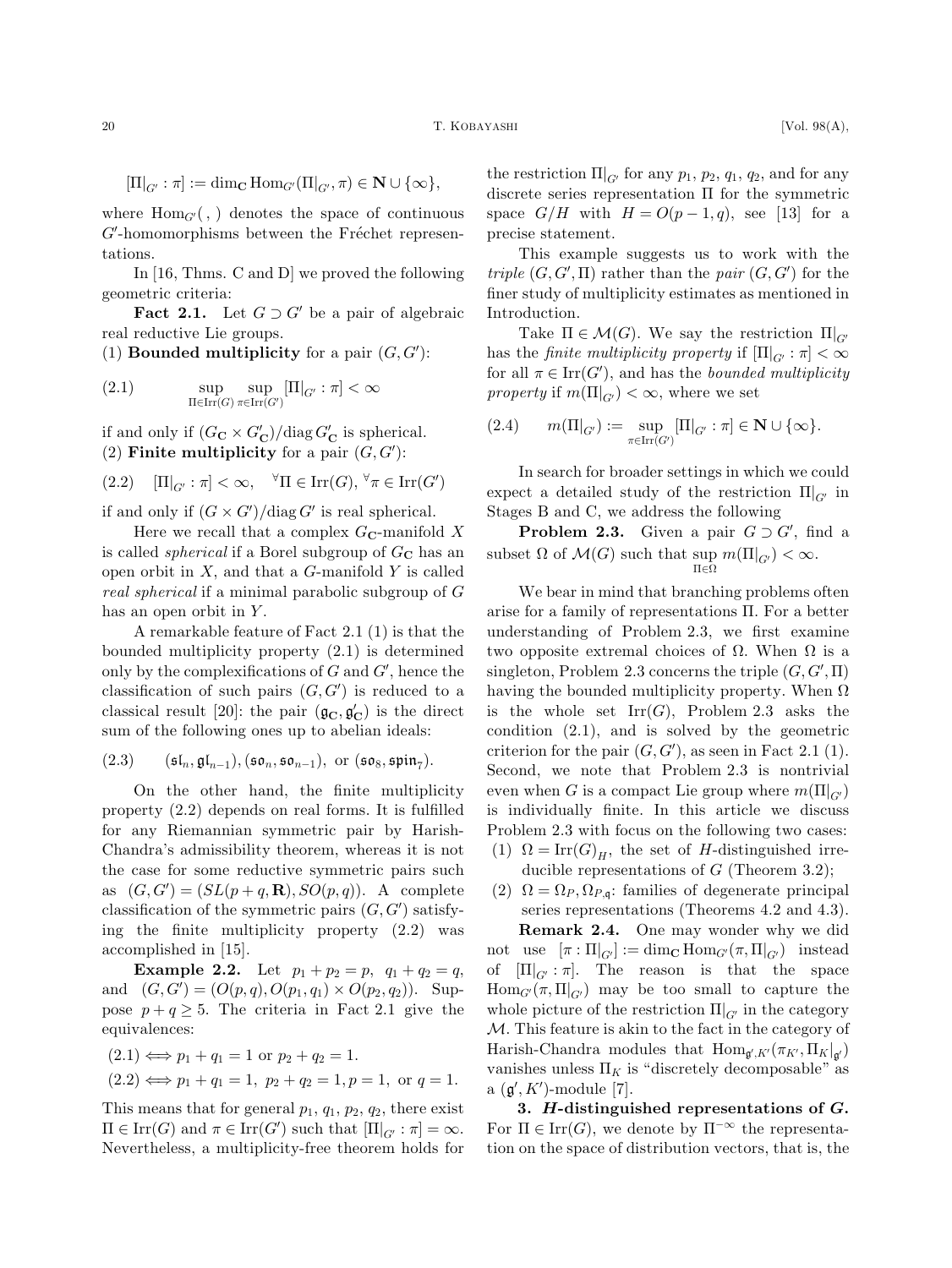topological dual of  $\Pi$ . For a closed subgroup H of G, we set

$$
(3.1) \quad \text{Irr}(G)_H := \{ \Pi \in \text{Irr}(G) : (\Pi^{-\infty})^H \neq \{0\} \}.
$$

The Frobenius reciprocity tells  $\Pi \in \mathrm{Irr}(G)_H$  if and only if  $\text{Hom}_G(\Pi^{\vee}, C^{\infty}(G/H)) \neq \{0\}$ , where  $\Pi^{\vee}$ is the contragredient representation in the category  $\mathcal{M}(G)$ . Elements  $\Pi$  in  $\mathrm{Irr}(G)_H$  (or  $\Pi^{\vee}$ ) are sometimes referred to as H-distinguished, or having nonzero H-periods.

For a reductive symmetric pair  $(G, H)$ , the set  $\text{Irr}(G)_H$  is described by the Cartan–Helgason theorem when  $H$  is compact, whereas the full classification is far from being achieved in the general setting where  $H$  is not compact, although one has still some useful information about  $\text{Irr}(G)_H$ , see e.g., Theorem 6.2 below.

The following notions are a key in answering Problem 2.3 for  $\Omega = \text{Irr}(G)_H$ .

**Definition 3.1.** Let  $G/H$  be a reductive symmetric space defined by an involution  $\sigma$  of G. We take  $G_U \subset G_C$  such that  $G_U \cap H$  is a maximal compact subgroup of H.

- (1) We say a complex parabolic subalgebra q of  $\mathfrak{g}_{\mathbb{C}}$ is a *Borel subalgebra* for  $G/H$  if q is defined by is a *Doret subalgebra* for  $G/H$ <br>a generic element in  $\sqrt{-1} \mathfrak{g}_{U}^{-\sigma}$ .
- (2) We say a real parabolic subalgebra p of g is a minimal parabolic subalgebra for  $G/H$  if  $\mathfrak p$  is defined by a generic element in  $\mathfrak{g} \cap \sqrt{-1} \mathfrak{g}_{\overline{U}}^{\sigma}$ .

Borel subalgebras for the symmetric space  $G/H$  are unique up to inner automorphisms of  $\mathfrak{g}_{\mathbb{C}}$ . Likewise, minimal parabolic subalgebras for  $G/H$ are unique up to inner automorphisms of g. We shall write  $B_{G/H}$  ( $\subset G_{\mathbb{C}}$ ) and  $P_{G/H}$  ( $\subset G$ ) for the corresponding parabolic subgroups, referred to as a Borel subgroup and a minimal parabolic subgroup for the symmetric space  $G/H$ , respectively. We note that the Borel subalgebra  $\mathfrak{b}_{G/H}$  for  $G/H$  is not necessarily solvable, and that it is determined only by the complexification  $(\mathfrak{g}_{\mathbf{C}}, \mathfrak{h}_{\mathbf{C}})$ .

Here is an answer to Problem 2.3 for  $\Omega =$  $\text{Irr}(G)_H$  when  $(G, H)$  is a reductive symmetric pair.

**Theorem 3.2.** Let  $B_{G/H}$  be a Borel subgroup for  $G/H$ . Suppose  $G'$  is an algebraic reductive subgroup of G. Then the following three conditions on the triple  $(G, H, G')$  are equivalent:

- (i) sup  $\Pi{\in}\mathrm{Irr}{(G)}_H$  $m(\Pi|_{G}) < \infty.$
- (ii)  $G_{\mathbf{C}}/B_{G/H}$  is  $G'_U$ -strongly visible.
- (iii)  $G_{\mathbf{C}}/B_{G/H}$  is  $G'_{\mathbf{C}}$ -spherical.

See [8, Def. 3.3.1] for the definition of strongly visible actions on complex manifolds, and [29] for the equivalence (ii)  $\iff$  (iii).

The list of the triples  $(G, H, G')$  is given in Theorem 5.1 below in the setting that  $(G, G')$  is a symmetric pair and that  $\mathfrak{g}_{\mathbb{C}}$  is simple.

We also discuss the following finite multiplicity property (FM) for the restriction  $\Pi|_{G'}$ , weaker than the bounded multiplicity property (i) in Theorem 3.2:

$$
(\mathbf{FM}) \quad [\Pi|_{G'}; \pi] < \infty, \ \forall \Pi \in \text{Irr}(G)_H, \ \forall \pi \in \text{Irr}(G').
$$

**Proposition 3.3.** Let  $P_{G/H}$  be a minimal parabolic subgroup for a reductive symmetric space  $G/H$ . Let  $G'$  be an algebraic reductive subgroup of  $G$ , and  $P'$  a minimal parabolic subgroup of  $G'$ .

- (1) If  $\#(P'_{\mathbf{C}}\backslash G_{\mathbf{C}}/(P_{G/H})_{\mathbf{C}}) < \infty$ , then (**FM**) holds.
- (2) If  $(\text{FM})$  holds,  $G/P_{G/H}$  is  $G'-real$  spherical.

Proposition 3.3 (2) was proved in [11]. The converse statement of Proposition 3.3 (2) holds in the group manifold case, namely, if  $G/H$  is of the form  $({}^{\backprime}G \times {}^{\backprime}G)/$  diag ${}^{\backprime}G$  and if  $G'$  is of the form  $G'_{1} \times$  $G'_{2}$ , see Fact 2.1 (2).

4. Degenerate principal series represen**tations.** Let  $P$  be a parabolic subgroup of  $G$ . We write  $\text{Irr}(P)_f$  for the set of equivalence classes of irreducible finite-dimensional representations of P. Let  $\text{Ind}_P^G(\xi)$  be the degenerate principal series representation of G obtained as a smooth induction from  $\xi \in \text{Irr}(P)_f$ . Then  $\text{Ind}_P^G(\xi) \in \mathcal{M}(G)$ .

Suppose that  $P'$  is a parabolic subgroup of a real reductive algebraic subgroup  $G'$  of G. Degenerate principal series representations  $\text{Ind}_{P'}^{G'}(\eta)$  of  $G'$  are defined similarly for  $\eta \in \text{Irr}(P')_{\underset{\sim}{f_{\star}}}$ . This section studies the multiplicity  $\left[\text{Ind}_{P}^{G}(\xi)\right]_{G'}$ :  $\text{Ind}_{P'}^{G'}(\eta)$ , namely, the dimension of the space  $\text{Hom}_{G'}(\text{Ind}_{P}^{G}(\xi)|_{G'}, \text{Ind}_{P'}^{G'}(\eta))$  of "symmetry breaking operators''.

In the case  $(G, G') = (O(n + 1, 1), O(n, 1)),$  this is the space of conformally covariant symmetry breaking operators for the totally geodesic embedding  $S^{n-1} \hookrightarrow S^n$ . All such operators have been constructed and classified recently, see [18] for the scalar case, and [19] for differential forms. In this case, the multiplicity takes the values in  $\{0, 1, 2\}$ .

For a finer estimate of the multiplicity  $\left[\text{Ind}_{P}^{G}(\xi)\right]_{G'}:\text{Ind}_{P'}^{G'}(\eta)$  in the general setting, we implement yet other parabolic subgroups  $Q \subset P_{\mathbb{C}}$ and  $Q' \subset P'_{\mathbf{C}}$ . What we call a " $QP$  estimate" of the multiplicity will play a key role in the proof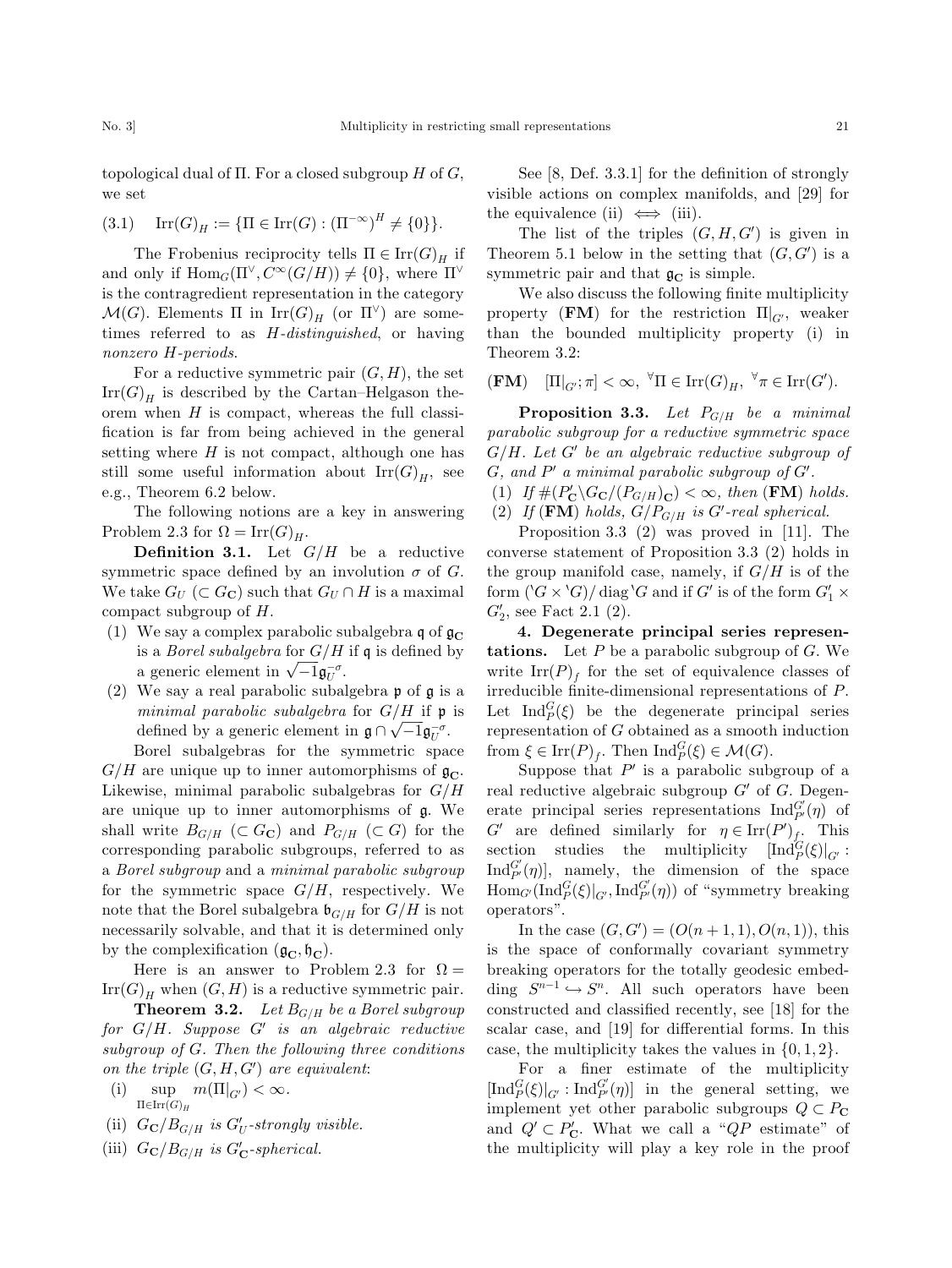of Theorem 3.2 for H-distinguished representations.

Let  $Q$  be a complex parabolic subgroup of  $G_{\mathbb{C}}$ with  $q \subset p_{\mathbf{C}}$ . We do not require q to be defined over **R**. For  $\xi \in \text{Irr}(P)_f$ , we define  $d_{\mathfrak{q}}(\xi)$  to be the minimum of the dimensions of non-zero q-submodules in  $\eta$ , and denote by  $\text{Irr}(P; \mathfrak{q})_f$  the subset of Irr $(P)_f$  with  $d_q(\xi) = 1$ .

We define subsets of  $\mathcal{M}(G)$  by

(4.1) 
$$
\Omega_P := \{\text{Ind}_P^G(\xi) : \xi \text{ is a character of } P\},
$$

$$
(4.2) \qquad \Omega_{P,\mathfrak{q}} := \{\mathrm{Ind}_P^G(\xi) : \xi \in \mathrm{Irr}(P;\mathfrak{q})_f\}.
$$

Obviously, one has  $\Omega_P \subset \Omega_{P,\mathfrak{q}}$ . Moreover,  $\Omega_{P,\mathfrak{q}}$  is the whole set  $\{\operatorname{Ind}_P^G(\xi) : \xi \in \operatorname{Irr}(P)_f\}$  if  $\mathfrak q$  is a Borel subalgebra of  $\mathfrak{g}_{\mathbb{C}}$ .

We consider the following refinement of Problem 2.3:

**Problem 4.1.** Given a pair  $G \supset G'$ , find subsets  $\Omega \subset \mathcal{M}(G)$  and  $\Omega' \subset \mathcal{M}(G')$  such that

$$
\sup_{\Pi\in\Omega}\sup_{\pi\in\Omega'}[\Pi|_{G'}:\pi]<\infty.
$$

One observes that Problem 2.3 corresponds to the case where  $\Omega' = \text{Irr}(G')$ .

**Theorem 4.2** (" $QP$  estimate" for restriction). Suppose that  $Q$  and  $Q'$  are complex parabolic subgroups of  $G_{\mathbf{C}}$  and  $G'_{\mathbf{C}}$ , respectively, such that  $\mathfrak{q} \subset \mathfrak{p}_{\mathbf{C}}$ ,  $\mathfrak{q}' \subset \mathfrak{p}'_{\mathbf{C}}$ , and  $\#(Q'_{opp} \backslash G_{\mathbf{C}}/Q) < \infty$ . Here  $Q'_{\text{opp}}$  stands for the opposite parabolic subgroup of Q' in  $P'_C$ . Then there exists  $C > 0$  such that

$$
(4.3) \qquad \left[\operatorname{Ind}_{P}^{G}(\xi)\right]_{G'} : \operatorname{Ind}_{P'}^{G'}(\eta)\right] \leq Cd_{\mathfrak{q}}(\xi)d_{\mathfrak{q}'}(\eta)
$$

for any  $\xi \in \operatorname{Irr}(P)_f$  and any  $\eta \in \operatorname{Irr}(P')_f$ . In particular, one has

$$
\sup_{\xi \in \text{Irr}(P;\mathfrak{q})_f} \sup_{\eta \in \text{Irr}(P';\mathfrak{q}')} [\text{Ind}_P^G(\xi)|_{G'} : \text{Ind}_{P'}^{G'}(\eta)] \leq C.
$$

When  $Q'$  is a Borel subgroup of  $G'_{\mathbf{C}}$ , one obtains the converse statement of Theorem 4.2 as follows:

**Theorem 4.3.** Let  $G \supset G'$  be a pair of real reductive algebraic Lie groups, P a parabolic subgroup of G, and Q a complex parabolic subgroup of  $G_{\mathbf{C}}$  such that  $\mathfrak{q} \subset \mathfrak{p}_{\mathbf{C}}$ . Then the following four conditions on  $(G, G'; P, Q)$  are equivalent:

- (i) sup  $m(\Pi|_{G}) < \infty$ .  $\Pi{\in}\Omega_{P,\mathfrak{q}}$
- (ii) There exists  $C > 0$  such that  $m(\text{Ind}_P^G(\xi)|_{G'}) \leq Cd_{\mathfrak{q}}(\xi)$  for all  $\xi \in \text{Irr}(P)_f$ .
- (iii)  $G_{\mathbf{C}}/Q$  is  $G'_U\text{-strongly visible.}$
- (iv)  $G_{\mathbf{C}}/Q$  is  $G'_{\mathbf{C}}$ -spherical.

The parabolic subgroups  $Q$  in (iv) are classified in [2] in the setting where  $(G_{\mathbf{C}}, G_{\mathbf{C}}')$  is a symmetric pair. Theorem 4.3 with  $Q = P_{\rm C}$  shows:

Corollary 4.4. Let P be a parabolic subgroup of  $G$ , and  $G'$  an algebraic subgroup of  $G$ . Then one has the equivalence on the triple  $(G, G'; P)$ :

$$
G_{\mathbf{C}}/P_{\mathbf{C}} \text{ is } G'_{\mathbf{C}}\text{-spherical} \Longleftrightarrow \sup_{\Pi \in \Omega_P} m(\Pi|_{G'}) < \infty.
$$

Example 4.5. If the unipotent radical of P is abelian, then Corollary 4.4 applies for any symmetric pair  $(G, G')$  by [8, Cor. 15].

Theorem 4.2 also implies the following

Theorem 4.6 (Invariant trilinear forms). Let G be a real reductive algebraic Lie group, and  $P_i$   $(j = 1, 2, 3)$  parabolic subgroups of G. Suppose that  $Q_i$   $(j = 1, 2, 3)$  are complex parabolic subgroups of  $G_{\mathbf{C}}$  such that  $Q_j \subset (P_j)_{\mathbf{C}}$   $(1 \leq j \leq 3)$  and  $\#(\text{diag}(G_{\mathbf{C}})\setminus (G_{\mathbf{C}}\times G_{\mathbf{C}}\times G_{\mathbf{C}})/(Q_1\times Q_2\times Q_3))$  <  $\infty$ . Then there exists  $C > 0$  such that

$$
\dim_{\mathbf{C}}\mathrm{Hom}_{G}\left(\underset{j=1}{\overset{3}{\otimes}}\mathrm{Ind}_{P_j}^G(\xi_j),\mathbf{C}\right)\leq C\underset{j=1}{\overset{3}{\Pi}}d_{\mathfrak{q}_j}(\xi_j)
$$

for all  $\xi_i \in \text{Irr}(P_i)_{f}$   $(j = 1, 2, 3)$ .

See [22,23] for a classification of  $(Q_1, Q_2, Q_3)$ with the above geometric property for some classical groups  $G_{\mathbf{C}}$ .

For  $\Pi_1, \Pi_2 \in \mathcal{M}(G)$ , we consider the tensor product representation  $\Pi_1 \otimes \Pi_2$ , and set

$$
m(\Pi_1 \otimes \Pi_2) := \sup_{\Pi \in \operatorname{Irr}(G)} \dim_{\mathbf{C}} \operatorname{Hom}_G(\Pi_1 \otimes \Pi_2, \Pi).
$$

A special case of Theorem 4.6 implies  $(v) \Rightarrow (i)$ of the theorem below.

Theorem 4.7. Let G be a real reductive algebraic Lie group, and  $P_j$   $(j = 1, 2)$  parabolic subgroups. Then the following five conditions on the triple  $(G, P_1, P_2)$  are equivalent:

(i) There exists  $C > 0$  such that

$$
m(\operatorname{Ind}_{P_1}^G(\xi_1)\otimes\operatorname{Ind}_{P_2}^G(\xi_2))\leq C\dim \xi_1\ \dim \xi_2
$$

for all  $\xi_j \in \text{Irr}(P_j)_f$   $(j = 1, 2)$ . (ii) There exists  $C > 0$  such that

$$
m(\operatorname{Ind}_{P_1}^G(\xi_1)\otimes \operatorname{Ind}_{P_2}^G(\xi_2))\leq C
$$

for all characters  $\xi_j$  of  $P_j$   $(j = 1, 2)$ .

(iii)  $\mathcal{O}(G_{\mathbf{C}}/P_{1\mathbf{C}}, \mathcal{L}_1) \otimes \mathcal{O}(G_{\mathbf{C}}/P_{2\mathbf{C}}, \mathcal{L}_2)$  is a multiplicity free  $G_{\mathbf{C}}$ -module for any  $G_{\mathbf{C}}$ -equivariant holomorphic line bundles  $\mathcal{L}_j$  on  $G_{\mathbf{C}}/P_{j_{\mathbf{C}}}(j = 1, 2)$ . (iv)  $G_{\rm C}/P_{1C} \times G_{\rm C}/P_{2C}$  is diag $(G_U)$ -strongly visible.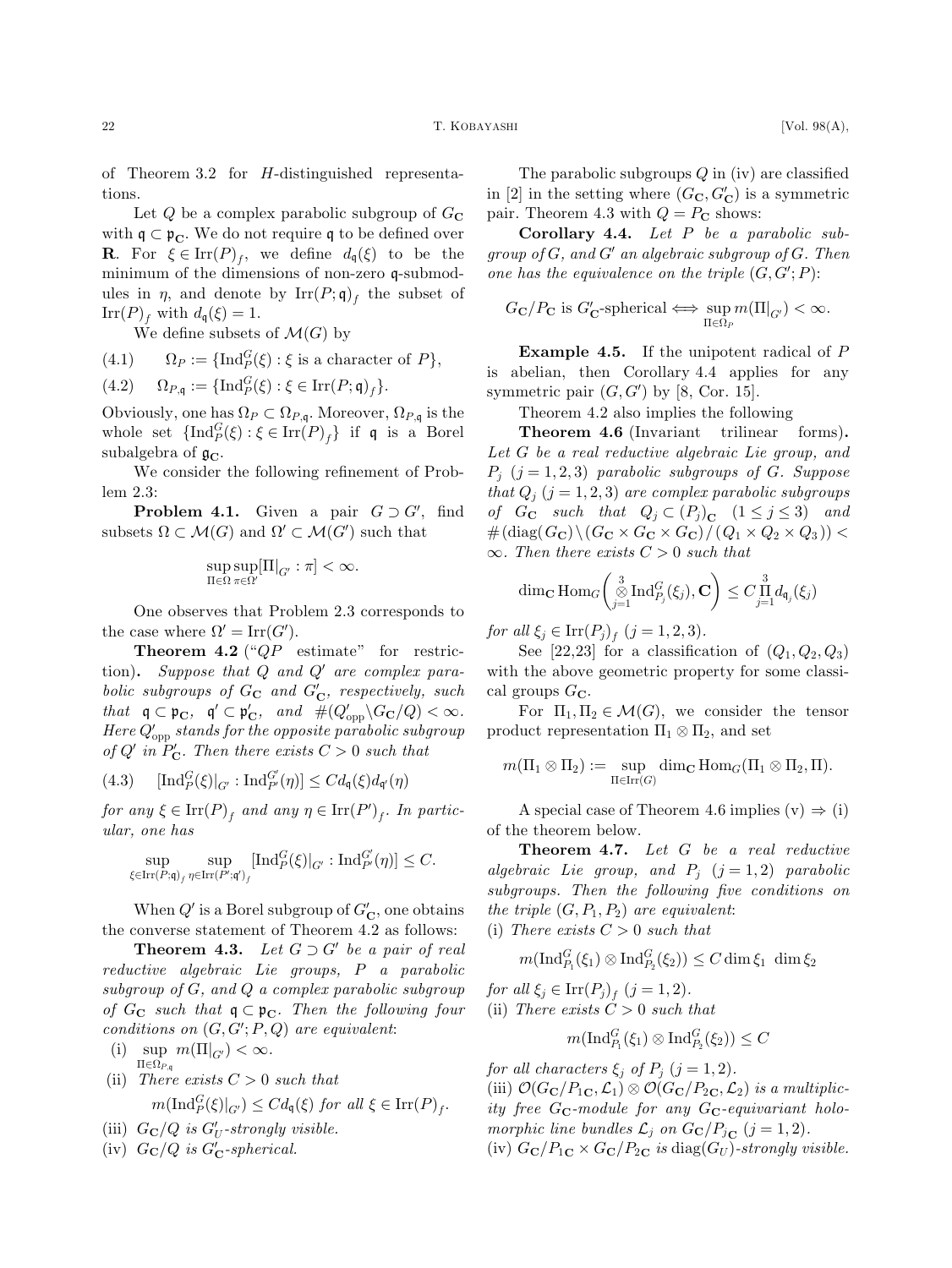(v)  $G_{\mathbf{C}}/P_{1\mathbf{C}} \times G_{\mathbf{C}}/P_{2\mathbf{C}}$  is diag $(G_{\mathbf{C}})$ -spherical.

The classification of such pairs  $(P_{1C}, P_{2C})$ appeared in different contexts. For instance, one may read from [26] for the multiplicity-free results on finite-dimensional representations (iii). The classification theory of visible actions also gives a complete list of the pairs  $(P_{1C}, P_{2C})$  satisfying (iv), see [10] for type A, and [28] for the other cases. See also [21] for the list satisfying (v) when  $P_{j\text{C}}$  are maximal.

**Example 4.8.** Let  $G$  be a real reductive Lie group, and  $P_1$ ,  $P_2$  parabolic subgroups with abelian unipotent radical. The double flag variety  $G_{\rm C}/P_{1C} \times G_{\rm C}/P_{2C}$  is strongly visible via the diagonal  $G_U$ -action [9, Thm. 1.7], hence Theorem 4.7 applies. In particular, by taking  $P_2$  to be the opposite parabolic subgroup of  $P_1$ , one sees from Theorem 4.7 the uniform bounded multiplicity property in the Plancherel formula for any para-Hermitian symmetric space.

5. Classification of triples  $(G, H, G')$ . In this section, we present the classification of the triples  $(G, H, G')$  satisfying

(5.1) 
$$
\sup_{\Pi \in \text{Irr}(G)_H} m(\Pi|_{G'}) < \infty
$$

on the level of Lie algebras up to outer automorphisms in the following setting:

- both  $(G, H)$  and  $(G, G')$  are symmetric pairs,
- $\mathfrak{g}_C$  is simple.

**Theorem 5.1.** Suppose that  $\mathfrak{g}_C$  is simple and that  $(G, H)$  and  $(G, G')$  are symmetric pairs. Then the triple  $(G, H, G')$  satisfies the bounded multiplicity property (5.1) if and only if the triple  $(\mathfrak{g}_{\mathbf{C}}, \mathfrak{h}_{\mathbf{C}}, \mathfrak{g}_{\mathbf{C}}')$  of the complexified Lie algebras is in Table 5.1 or the pair  $(\mathfrak{g}_{\mathbf{C}}, \mathfrak{g}_{\mathbf{C}}')$  is in (2.3). In the table, p, q are arbitrary subject to  $n = p + q$ .

**Example 5.2.** The triple  $(G, H, G')$  in Example 2.2 is a real form of the triple  $(\mathfrak{g}_{\mathbf C},\mathfrak{h}_{\mathbf C},\mathfrak{g}_{\mathbf C}')$  in the fourth row of Table 5.1, hence Theorem 5.1 guarantees the bounded multiplicity property of the restriction  $\Pi|_{G'}$  for all  $\Pi \in \text{Irr}(G)_H$ , see [13,24].

**Remark 5.3.** When the pair  $(\mathfrak{g}_{\mathbb{C}}, \mathfrak{g}_{\mathbb{C}}')$  is in the list  $(2.3)$ , the supremum of the multiplicity  $(2.1)$ is equal to one for many of the real forms such as  $(SO(p, q), SO(p - 1, q))$ , see [27].

6. Sketch of the proof for our main results. We give two ingredients that are used in the proof of out main results.

In the classical harmonic analysis on the

| $\mathfrak{g}_\mathbf{C}$ | $\mathfrak{h}_\mathbf{C}$                   | $\mathfrak{g}'_\mathrm{C}$                          |
|---------------------------|---------------------------------------------|-----------------------------------------------------|
| $\mathfrak{sl}_n$         | $\mathfrak{gl}_{n-1}$                       | $\mathfrak{sl}_p\oplus\mathfrak{sl}_q\oplus{\bf C}$ |
| $\mathfrak{sl}_{2m}$      | $\mathfrak{gl}_{2m-1}$                      | $\mathfrak{sp}_m$                                   |
| $\mathfrak{sl}_6$         | $$p_3$$                                     | $\mathfrak{sl}_4\oplus\mathfrak{sl}_2\oplus{\bf C}$ |
| 50 <sub>n</sub>           | $50n-1$                                     | $\mathfrak{so}_p\oplus\mathfrak{so}_q$              |
| $\mathfrak{so}_{2m}$      | $\mathfrak{so}_{2m-1}$                      | $\mathfrak{gl}_m$                                   |
| $\mathfrak{so}_{2m}$      | $\mathfrak{so}_{2m-2}\oplus{\bf C}$         | $\mathfrak{gl}_m$                                   |
| $\mathfrak{sp}_n$         | $\mathfrak{sp}_{n-1}\oplus \mathfrak{sp}_1$ | $\mathfrak{sp}_p\oplus\mathfrak{sp}_q$              |
| $\mathfrak{sp}_n$         | $\mathfrak{sp}_{n-2}\oplus\mathfrak{sp}_2$  | $\mathfrak{sp}_{n-1}\oplus \mathfrak{sp}_1$         |
| $\varepsilon_6$           | ${\mathfrak f}_4$                           | $\mathfrak{so}_{10}\oplus\mathbf{C}$                |
| $\mathfrak{f}_4$          | 50 <sub>9</sub>                             | 50 <sub>9</sub>                                     |

Table 5.1. Triples  $(\mathfrak{g}_C, \mathfrak{h}_C, \mathfrak{g}'_C)$  with  $\mathfrak{g}_C$  simple in Theorem 5.1

Riemannian symmetric space  $G/K$ , building blocks of representations in  $C^{\infty}(G/K)$  are constructed by the twisted Poisson transform, an integral G-intertwining operator from the spherical principal series representation to  $C^{\infty}(G/K)$ . More generally, for a closed subgroup  $H$  in  $G$ , we consider the space  $\text{Hom}_G(\text{Ind}_P^G(\xi), \text{Ind}_H^G(\tau))$  of generalized Poisson transforms, where  $P$  is a parabolic subgroup of  $G, \xi \in \text{Irr}(P)_f$ , and  $\tau \in \text{Irr}(H)_f$ . We give a "QP estimate'' of the dimension of this space. Along the same line as in  $[11,16]$ , the " $QP$  estimate" for *restriction* (e.g., the implication (iv)  $\Rightarrow$  (i) in Theorem 4.3) is deduced from the following " $QP$ estimates for *induction*" applied to  $(G \times G')/$ 

diag  $G'$ . Theorem 6.1 (1) below is a generalization of some results in [16] relying on the ''boundary valued maps'' and in Tauchi [30] relying on the theory of holonomic  $D$ -modules [3,4].

**Theorem 6.1** (" $QP$  estimate" for induction). Let G be a real reductive algebraic Lie group, H an algebraic subgroup, P a parabolic subgroup of G, and Q a complex parabolic subgroup of  $G_C$  with  $Q \subset P_C$ .

- (1) If  $\#(Q \backslash G_{\mathbb{C}}/H_{\mathbb{C}}) < \infty$ , then there exists  $C > 0$ such that for all  $\eta \in \text{Irr}(P)$ <sub>f</sub> and all  $\tau \in \text{Irr}(H)$ <sub>f</sub>  $\dim_{\mathbf{C}} \text{Hom}_G(\text{Ind}_P^G(\eta), \text{Ind}_H^G(\tau)) \leq C d_{\mathfrak{q}}(\eta) \dim \tau.$
- (2) Conversely, if the conclusion in (1) holds, then  $Q$  has an open orbit in  $G_{\rm C}/H_{\rm C}$ .

For the proof of Theorem 3.2, we also use the following reformulation [14] of Casselman–Oshima's subrepresentation theorem [25,31].

Theorem 6.2 (Quotient representation theorem). Let  $G/H$  be a reductive symmetric space, and  $P_{G/H}$  and  $\mathfrak{b}_{G/H}$  a minimal parabolic subgroup and a Borel subalgebra for  $G/H$ , respectively, with  $\mathfrak{b}_{G/H} \subset (\mathfrak{p}_{G/H})_{\mathbf{C}}$ . Then for any  $\Pi \in \mathrm{Irr}(G)_H$ , there